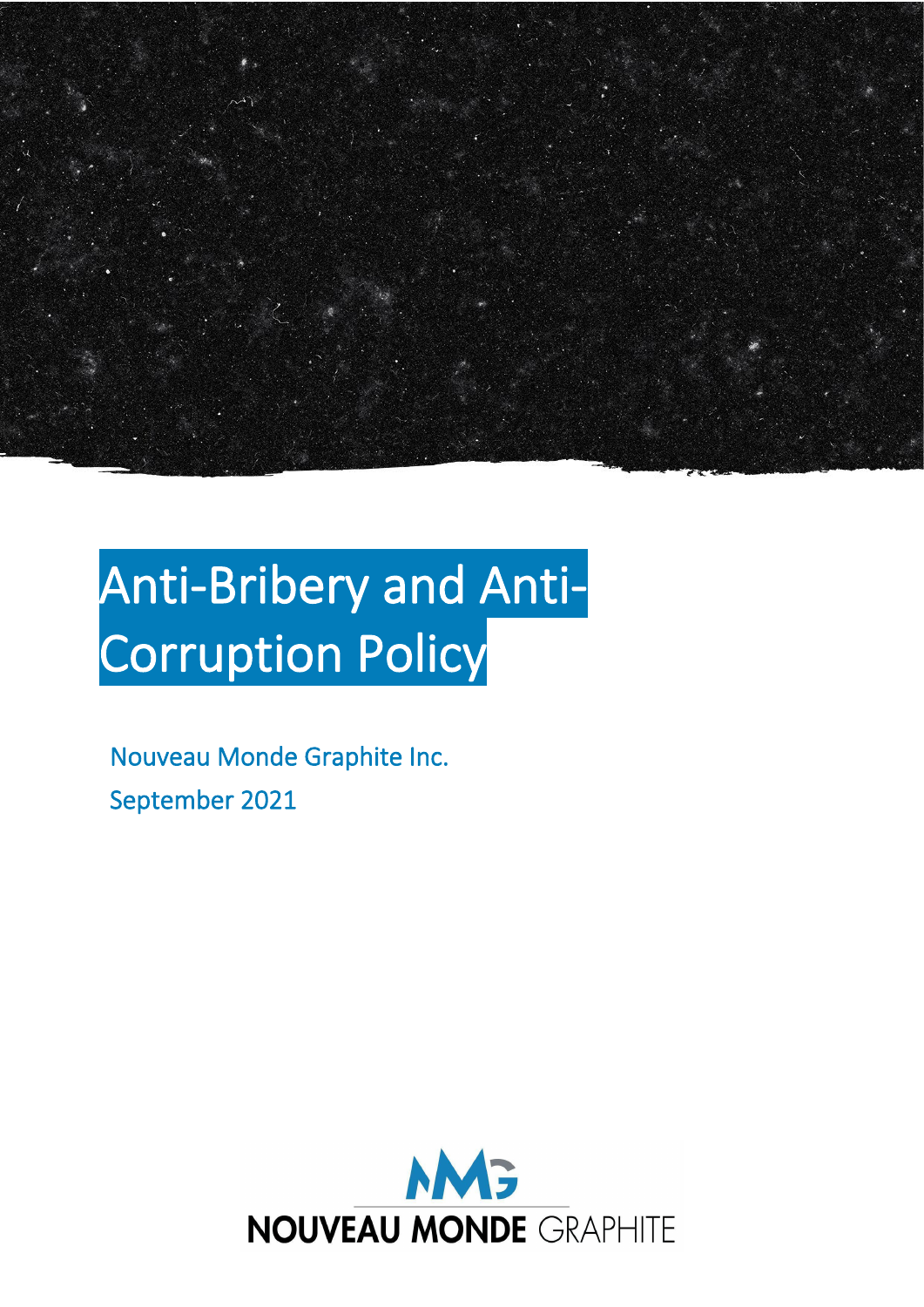# **ANTI-BRIBERY AND ANTI-CORRUPTION POLICY**

#### **PURPOSE**

Nouveau Monde Graphite Inc (the "Company") is committed to conducting its business in accordance with all applicable laws, rules and regulations and the highest ethical standards. This commitment is embodied in the Company's Code of Conduct (the "Code") and in this Anti-Bribery and Anti-Corruption Policy (the "Policy").

It is the Company's policy to conduct business in an honest, fair, and ethical manner. The Company does not tolerate bribery or corruption and is committed to acting professionally, honourably and with integrity in all business dealings and relationships. The Company does not permit any activity that reflects adversely upon the integrity and reputation of the Company.

The purpose of this Policy is to reiterate the Company's commitment to compliance with Canada's *Corruption of Foreign Public Officials Act*[1](#page-1-0) ("CFPOA"), the U.S. *Foreign Corrupt Practices*  Act<sup>[2](#page-1-1)</sup> ("**FCPA**") and any local anti-bribery or anti-corruption laws that may be applicable. This Policy supplements the Code and all applicable laws and provides guidelines for compliance with the CFPOA, FCPA and the Company's other policies.

### **APPLICATION**

This Policy applies to every employee of the Company, including senior executives and to members of the Company's Board of Directors (collectively referred to as "Company Personnel"). This Policy also reflects the standards to which the Company requires its agents to adhere when acting on the Company's behalf.

For the purposes of this Policy, "agent" includes any third-party individual or organization who has been legally authorized to represent the Company or to act for or on its behalf. This includes business associates, partners, agents, contractors, subcontractors and consultants.

This Policy is intended to supplement all applicable laws, rules, and other corporate policies. It is not intended to supplant any local laws.

## **POLICY**

No Company Personnel nor agent shall, in order to obtain or retain an advantage during the conduct of business, directly or indirectly give, offer or agree to give or offer a loan, reward, advantage or benefit of any kind to a domestic or foreign public official or to any person for the benefit of a domestic or foreign public official:

- i. as consideration for an act or omission by the official in connection with the performance of the official's duties or functions; or
- ii. to induce the official to use his or her position to influence any acts or decisions of the domestic, foreign state or public international organization for which the official performs duties or functions.

For the purposes of this Policy, an "**official**" includes any member of a government body, public international organization, or judiciary. Bribes given through an agent or received by a party

<span id="page-1-0"></span><sup>&</sup>lt;sup>1</sup> https://laws-lois.justice.gc.ca/fra/Lois/C-45.2/index.html

<span id="page-1-1"></span>[<sup>2</sup>https://www.justice.gov/criminal-fraud/foreign-corrupt-practices-act](https://www.justice.gov/criminal-fraud/foreign-corrupt-practices-act)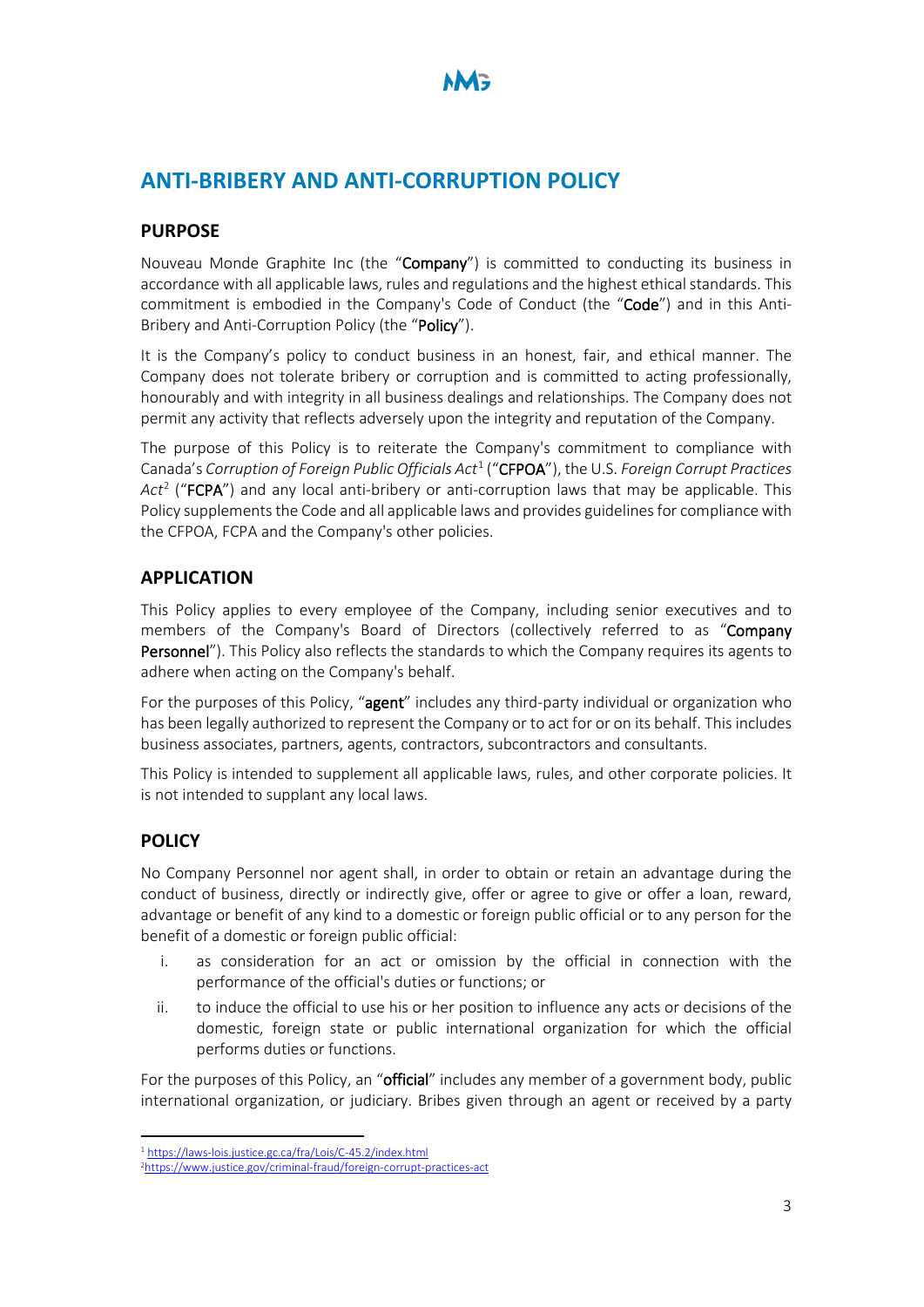

other than an official are still prohibited if the goal is to influence an official by conferring a benefit.

Bribery and corruption can take many forms, including, without limitation, the provision or acceptance of cash payments, phony jobs or "consulting" relationships, kickbacks, political or charitable contributions, social benefits, or gifts, travel, hospitality, and reimbursement of expenses (this list is for illustrative purposes only – it is not exhaustive). If in doubt, please check with the Chief Legal Officer of the Company.

Reference should also be made to the Code as to acceptable practices with respect to entertainment and gifts.

#### **COMMENTS**

CFPOA and FCPA anti-bribery offences are very similar. Both forbid transferring or offering to transfer any type of benefit for the purpose of influencing a foreign public official to misuse his or her power or influence. The CFPOA and FCPA do not require that the public conveyance be direct; bribes given through an agent or received by a party other than an official are still prohibited if the goal is to influence an official by conferring a benefit. However, while the CFPOA and the FCPA require that the purpose of the bribery be to obtain or retain a business advantage, neither requires that the business arrangement in question includes the recipient of the bribe or that the bribe be successful. Finally, both the CFPOA and FCPA incorporate very similar definitions of "foreign public official", which includes members of government bodies and public international organizations (and the CFPOA explicitly includes the judiciary).

#### **RECORDS/PROCEDURES/AUDITS**

The Company's books and records must correctly record both the amount and a written description of any transaction. Company Personnel must ensure that there is a reasonable relationship between the substance of a transaction and how it is described in the Company's books and records. Under the *Dodd-Frank Act*[3](#page-2-0) and other transparency initiatives, any and all payments to governments and government agencies are subject to disclosure and therefore careful record keeping must be kept.

It is contemplated that the Company will institute detailed procedures and standards related to training, due diligence, the recording of transactions and other areas to implement the terms of this Policy to address such items as:

- i. engaging third parties, including those who may interact with the government on the Company's behalf;
- ii. contracting with state-owned entities;
- iii. sponsoring travel of government officials;
- iv. meals, gifts and entertainment for government officials; and
- v. donations and charitable contributions for government officials.

Audits of the Company's sites, operating units and contractors may be conducted periodically to ensure that the requirements of this Policy and applicable procedures and guidelines are being met. Audits may be conducted internally by the Company or externally by retained third parties. Audit documentation may include performance improvement action plans.

<span id="page-2-0"></span><sup>3</sup> <https://www.cftc.gov/LawRegulation/DoddFrankAct/index.htm>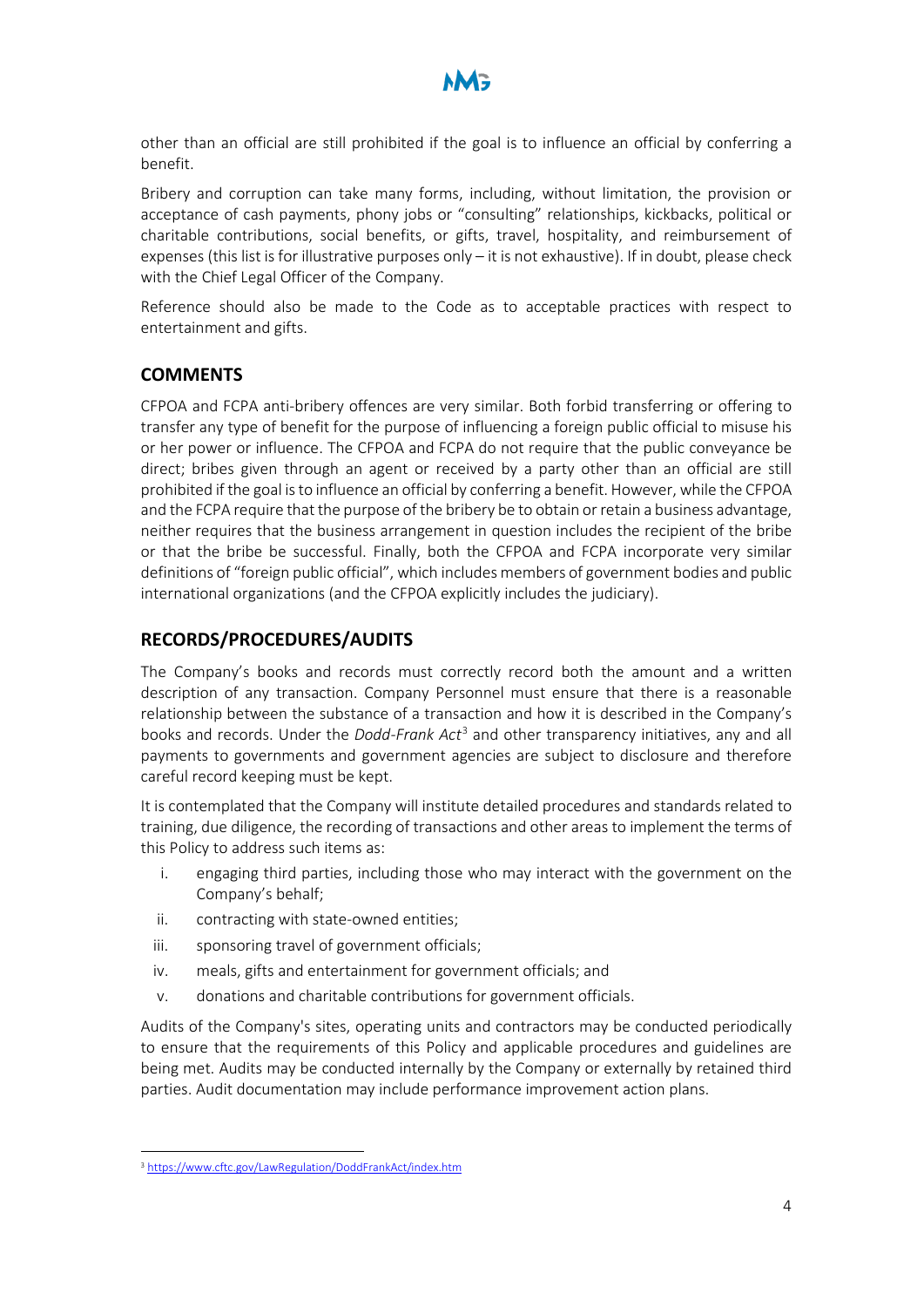

#### **WAIVER**

There is no permitted deviation or waiver from this Policy.

#### **DISCIPLINE**

Any Company Personnel who (i) violates the terms of this Policy, (ii) has direct knowledge of potential violations of this Policy but fails to report such potential violations to the Company's management or, (iii) misleads or hinders investigators inquiring into potential violations of this Policy, will be subject to disciplinary action. In all cases, disciplinary action may include termination of employment or removal from the Board of Directors, as the case may be.

Any agent who (i) violates the terms of this Policy, (ii) knows of and fails to report to the Company's management potential violations of this Policy or (iii) misleads investigators making inquiries into potential violations of this Policy, may have their contracts terminated.

The prevention, detection and reporting of bribes and other forms of corruption are the responsibility of all of those working for the Company or on its behalf.

Requests for additional guidance or interpretation regarding this Policy can be directed to the Chief Legal Officer of the Company [\(dtorralbo@nmg.com\)](mailto:dtorralbo@nmg.com).

Approved by the Board of Directors on September 15, 2021